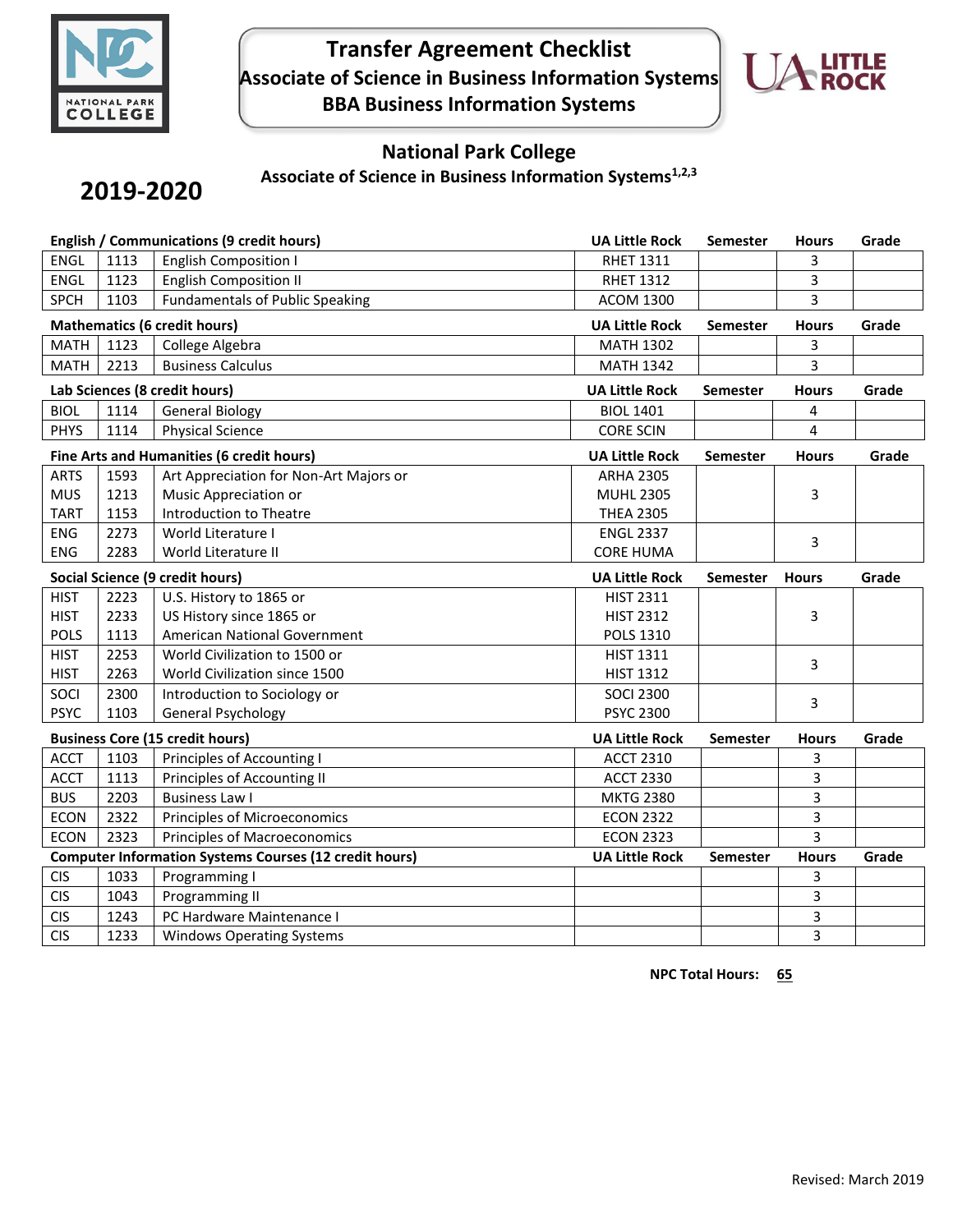

## **Transfer Agreement Checklist Associate of Science in Business Information Systems BBA Business Information Systems**



## **University of Arkansas at Little Rock**

# **Bachelor of Business Administration Business Information Systems<sup>4</sup> 2019-2020**

| <b>Professional Business Courses (31 credit hours)</b> |           |                                            | <b>Semester</b> | <b>Hours</b> | Grade |
|--------------------------------------------------------|-----------|--------------------------------------------|-----------------|--------------|-------|
| <b>BSAD</b>                                            | 2010/4010 | Career Catalyst <sup>6</sup>               |                 | 0            |       |
| <b>BSAD</b>                                            | 3100      | <b>Business Professionalism</b>            |                 |              |       |
| <b>BINS</b>                                            | 3305      | <b>Management Information Systems</b>      |                 | 3            |       |
| <b>BINS</b>                                            | 3352      | Data Analysis and Visualization            |                 | 3            |       |
| <b>BINS</b>                                            | 3380      | <b>Business Communication</b>              |                 | 3            |       |
| <b>ECON</b>                                            | 2310      | <b>Business Statistics</b>                 |                 | 3            |       |
| <b>ECON</b>                                            | 3355      | <b>Quantitative Business Analysis</b>      |                 | 3            |       |
| <b>FINC</b>                                            | 3310      | <b>Business Finance</b>                    |                 | 3            |       |
| <b>MGMT</b>                                            | 3300      | Principles of Management                   |                 | 3            |       |
| <b>MGMT</b>                                            | 3304      | <b>Operations Management</b>               |                 | 3            |       |
| <b>MGMT</b>                                            | 4380      | <b>Business Strategy (Capstone Course)</b> |                 | 3            |       |
| <b>MKTG</b>                                            | 3350      | <b>Principles of Marketing</b>             |                 | 3            |       |

### Business Information Systems Major Requirements (21 credit hours) Semester Hours Grade

| <b>BINS</b> | 3307 | Systems Development Methodologies           |  |  |
|-------------|------|---------------------------------------------|--|--|
| <b>BINS</b> | 4310 | Network Technologies                        |  |  |
| <b>BINS</b> | 4314 | <b>Advanced Programming</b>                 |  |  |
| <b>BINS</b> | 4331 | Management of Information Resources         |  |  |
| <b>BINS</b> | 4350 | <b>Business Database Management Systems</b> |  |  |
| <b>BINS</b> | 4351 | Data Analysis and Reporting                 |  |  |
| <b>BINS</b> | 4355 | Info. Systems Development Project           |  |  |

## **Business Information Systems Electives (3 credit hours) Choose One Option**

| <b>Business Analytics Option***</b> |           |                                                    | <b>Semester</b> | <b>Hours</b> | Grade |
|-------------------------------------|-----------|----------------------------------------------------|-----------------|--------------|-------|
| <b>ECON</b>                         | 4350      | Applied Econometrics or                            |                 |              |       |
| <b>ERSC</b>                         | 4421      | Introduction to GIS or                             |                 |              |       |
| <b>FINC</b>                         | 4355      | Predictive Data Analysis or                        |                 |              |       |
| <b>IFSC</b>                         | 4325      | Data Mining Concepts and Techniques or             |                 | 3            |       |
| <b>IFSC</b>                         | 4345      | Information Visualization or                       |                 |              |       |
| <b>MGMT</b>                         | 4304      | Supply Chain Management or                         |                 |              |       |
| <b>MKTG</b>                         | 3385      | Consumer Analysis and Behavior or                  |                 |              |       |
| <b>MKTG</b>                         | 4310      | <b>Marketing Research</b>                          |                 |              |       |
|                                     |           | Management/Entrepreneurship Option                 | <b>Semester</b> | <b>Hours</b> | Grade |
| <b>MGMT</b>                         | 3320      | Human Resources Management or                      |                 |              |       |
| <b>MGMT</b>                         | 3340      | Managing People in Organizations or                |                 |              |       |
| <b>MGMT</b>                         | 3362      | Venture Management & Decision Making or            |                 |              |       |
| <b>MGMT</b>                         | 4361      | Business Planning and Product Innovation** or      |                 | 3            |       |
| <b>MGMT</b>                         | 4383      | Entrepreneurial Perspectives or                    |                 |              |       |
| <b>MGMT</b>                         | 4391      | Employment Law or                                  |                 |              |       |
| <b>SPCH</b>                         | 3320      | <b>Advanced Public Speaking</b>                    |                 |              |       |
| <b>Technical Option</b>             |           |                                                    | <b>Semester</b> | <b>Hours</b> | Grade |
| ARST                                | 2318      | Computer Application in Art*** or                  |                 |              |       |
| ARST                                | 4348      | Web Design** or                                    |                 |              |       |
| <b>BINS</b>                         | 4309      | Special Topics in Business Information Systems or  |                 | 3            |       |
| <b>BINS</b>                         | 4311      | Security Issues & Adv. Topics in Network Tech.* or |                 |              |       |
| <b>CPSC</b>                         | 1375/1175 | Programming I/Intro to Comp. Sci. Lab or           |                 |              |       |
| <b>CRJU</b>                         | 3305      | Information Security or                            |                 |              |       |